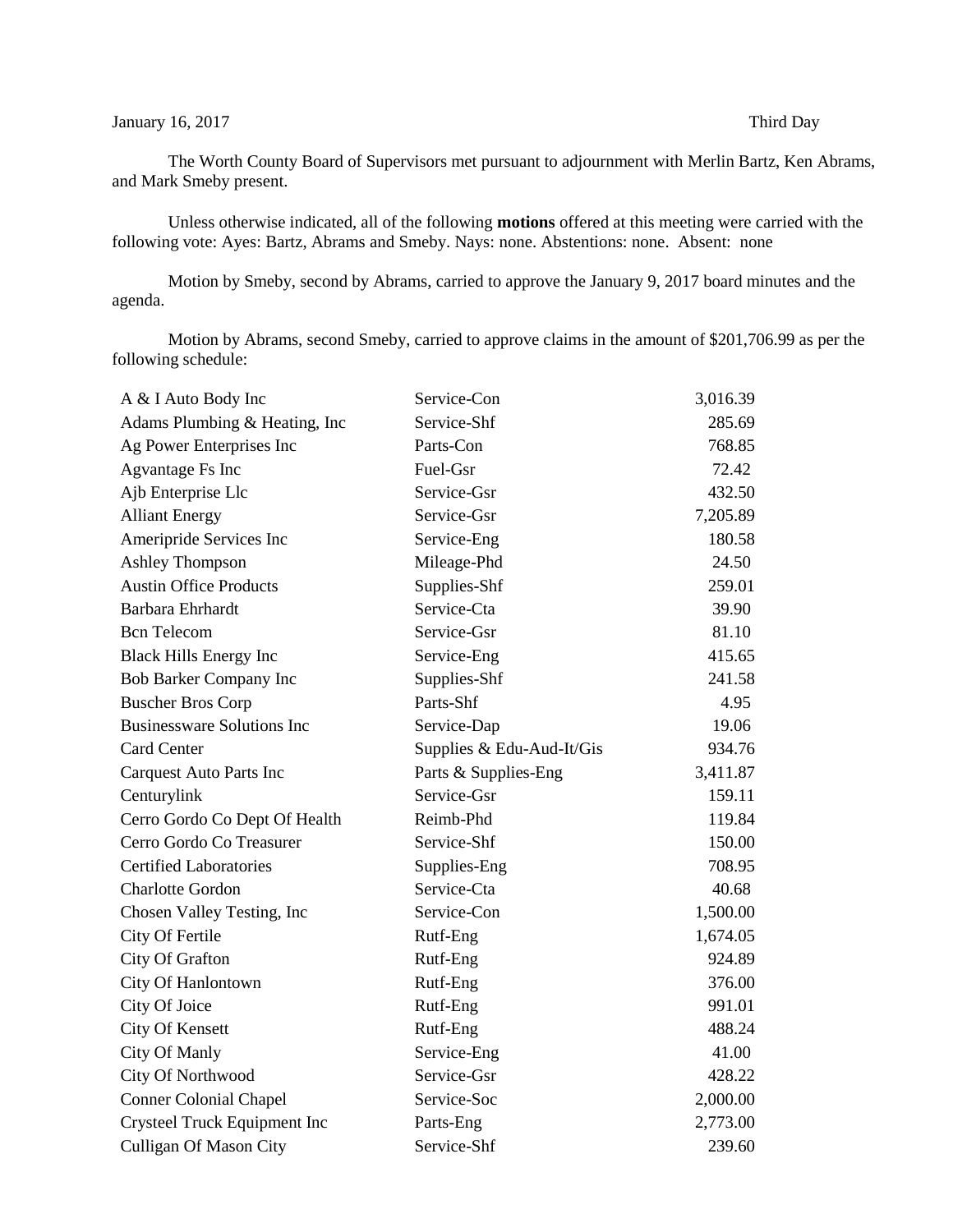| D & D Sales Inc                       | Service-Shf        | 52.50     |
|---------------------------------------|--------------------|-----------|
| Dan Block                             | Reimb-Con          | 32.35     |
| Darin Dokken                          | Well Plug-San      | 470.00    |
| Darin Wayne Dahlby                    | Service-Cta        | 32.70     |
| David Gentz                           | Service-Cta        | 37.20     |
| Diane Myli                            | Mileage-Phd        | 40.20     |
| Dick's Place Body & Tow               | Service-Shf        | 1,615.31  |
| <b>Edie Prazak</b>                    | Mileage-Phd        | 69.00     |
| <b>Electronic Engineering</b>         | Service-Shf        | 2,743.79  |
| Esri                                  | Service-Dap        | 6,850.00  |
| <b>Fallgatter's Market</b>            | Supplies-Shf       | 1,224.28  |
| Fertile Pronto                        | Fuel-Eng           | 193.56    |
| <b>Five Star Cooperative</b>          | Fuel-Eng           | 185.98    |
| Geocomm Inc                           | Equip-Dap          | 13,480.00 |
| Greve Law Office                      | Rent & Payroll-Aty | 5,315.50  |
| <b>Heartland Power Coop</b>           | Service-Wwt        | 4,258.69  |
| Huber Supply Co Inc                   | Service-Eng        | 210.87    |
| Ia Dept Of Natural Resources          | Permits-San        | 50.00     |
| Ia State Sheriffs & Deputies          | Dues-Shf           | 300.00    |
| Ia Workforce Development              | Unempl Ins         | 145.12    |
| Iaccbe                                | Edu-Con            | 380.00    |
| Icap                                  | $Ins-E911$         | 1,574.00  |
| Imwca                                 | Wk Comp Prem Fy17  | 5,795.00  |
| Isac                                  | Edu-Aud            | 345.00    |
| J & J Machining Welding & Fabricating | Supplies-Eng       | 187.34    |
| Jacki Backhaus                        | Edu Reimb-Aud      | 644.40    |
| Jill Schutz                           | Mileage-Phd        | 23.40     |
| Joe's Collision & Performance Inc     | Service-Eng        | 417.93    |
| <b>Johnson Sanitary Products</b>      | Supplies-Gsr       | 96.32     |
| Karl Chevrolet Inc                    | Vehicle-Shf        | 66,919.80 |
| Kimberly Kay Miller                   | Service-Cta        | 55.20     |
| <b>Knudtson Automotive Service</b>    | Service-Shf        | 354.44    |
| Konrad Family Trust                   | Well Plug-San      | 450.00    |
| Lake Mills Pump Service               | Service-Wat        | 3,515.25  |
| Larsen Plumbing & Heating Inc         | Service-Eng        | 100.27    |
| Laurie Springer                       | Service-Cta        | 30.45     |
| Lawson Products Inc                   | Supplies-Con       | 1,156.52  |
| Lexisnexis                            | Service-Aty        | 152.00    |
| Lorna Christianson                    | Service-Cta        | 30.45     |
| <b>Manly Junction Signal</b>          | Service-Sup & Aud  | 840.64    |
| Marco Technologies Llc                | Service-Asr        | 328.57    |
| Margie Butler                         | Reimb Supplies-Shf | 55.64     |
| Marilyn Stayner                       | Reimb-Shf          | 135.00    |
| Mark's Tractor Inc                    | Service-Con        | 333.13    |
| Mediacom                              | Service-Gsr        | 1,582.99  |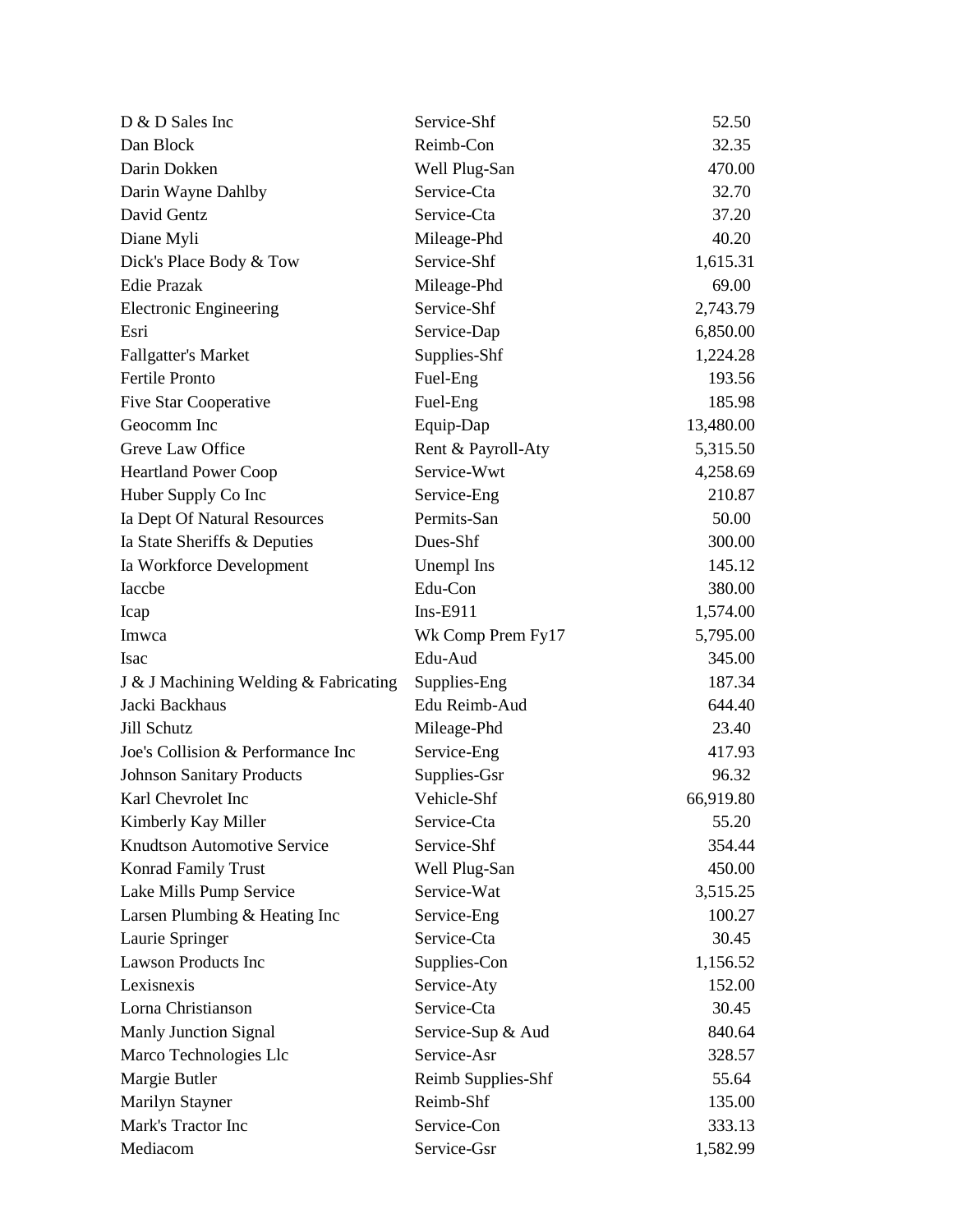| Mercy Medical Center-North Ia       | Service-Mex        | 1,211.35 |
|-------------------------------------|--------------------|----------|
| Midwest Wheel Companies Inc         | Parts-Eng          | 504.58   |
| Mike's Automotive                   | Service-Shf        | 70.07    |
| Napa Auto Parts                     | Supplies-Eng       | 233.27   |
| <b>Next Generation Technologies</b> | Service-Mha        | 650.00   |
| Niacog                              | Service-Tra        | 1,429.34 |
| Northern Iowa Therapy Pc            | Service-Phd        | 210.00   |
| Northwood Anchor Inc                | Service-Shf        | 1,663.41 |
| Northwood Electric Inc              | Service-Eng        | 80.06    |
| Northwood Sanitation Llc            | Service-Gsr        | 181.50   |
| Northwood True Value                | Supplies-Gsr       | 44.98    |
| Nsb Bank                            | Service-Dap        | 243.30   |
| Nuss Truck & Equipment Inc          | Parts-Eng          | 3,468.77 |
| <b>Olson Trading Post Inc</b>       | Supplies-Eng       | 227.67   |
| Paetec                              | Service-Eng        | 14.78    |
| Pathology Assoc Of Mason City       | Service-Mex        | 1,500.00 |
| Paul Henry Ausenhus                 | Service-Cta        | 44.40    |
| <b>Pinnacle Quality Insight</b>     | Service-Phd        | 150.00   |
| Plunkett's Pest Control Inc         | Service-Gsr        | 170.00   |
| <b>Premier Cleaners</b>             | Service-Shf        | 18.27    |
| Printing Services Inc               | Supplies-Rec       | 233.66   |
| <b>Purchase Power</b>               | Fees-Trs           | 29.99    |
| <b>Ram Systems</b>                  | Service-Phd        | 695.00   |
| Reinhart Food Service Llc           | Supplies-Shf       | 243.54   |
| <b>Ronald Edward Schacht</b>        | Service-Cta        | 40.80    |
| Ron's Lp Gas Service Llc            | Fuel-Wwt           | 359.72   |
| Shana Butler                        | Mileage-Phd        | 9.95     |
| Singelstad's Hardware               | Supplies-Eng       | 9.95     |
| Spahn & Rose Lumber Co              | Supplies-Con       | 134.20   |
| St Ansgar Plumbing & Heating, Inc.  | Service-Con        | 226.40   |
| <b>Stockton Trout Farms</b>         | Supplies-Con       | 1,200.00 |
| <b>Tammy Patterson</b>              | Mileage-Phd        | 29.00    |
| Teresa Johnson                      | Mileage-Phd        | 12.00    |
| Terry Leann Anonson                 | Service-Cta        | 46.20    |
| The Boot House                      | Boots-Con          | 183.50   |
| The Schneider Corporation           | Edu-Dap            | 600.00   |
| <b>Thomas Reid</b>                  | Reimb Supplies-Vaf | 53.49    |
| <b>Tyler Business Forms</b>         | Supplies-Aud       | 27.95    |
| <b>U S Postal Service</b>           | Postage-Aty        | 94.00    |
| Us Fish & Wildlife Service          | Permit-Con         | 75.00    |
| Ver Helst Snyder Drug               | Supplies-Shf       | 174.50   |
| Verizon Wireless                    | Service-Shf        | 1,524.81 |
| Viking Welding                      | Service-Gsr        | 45.00    |
| Visa                                | Supplies-Shf       | 232.64   |
| Waste Management                    | Service-Sdp        | 2,556.05 |